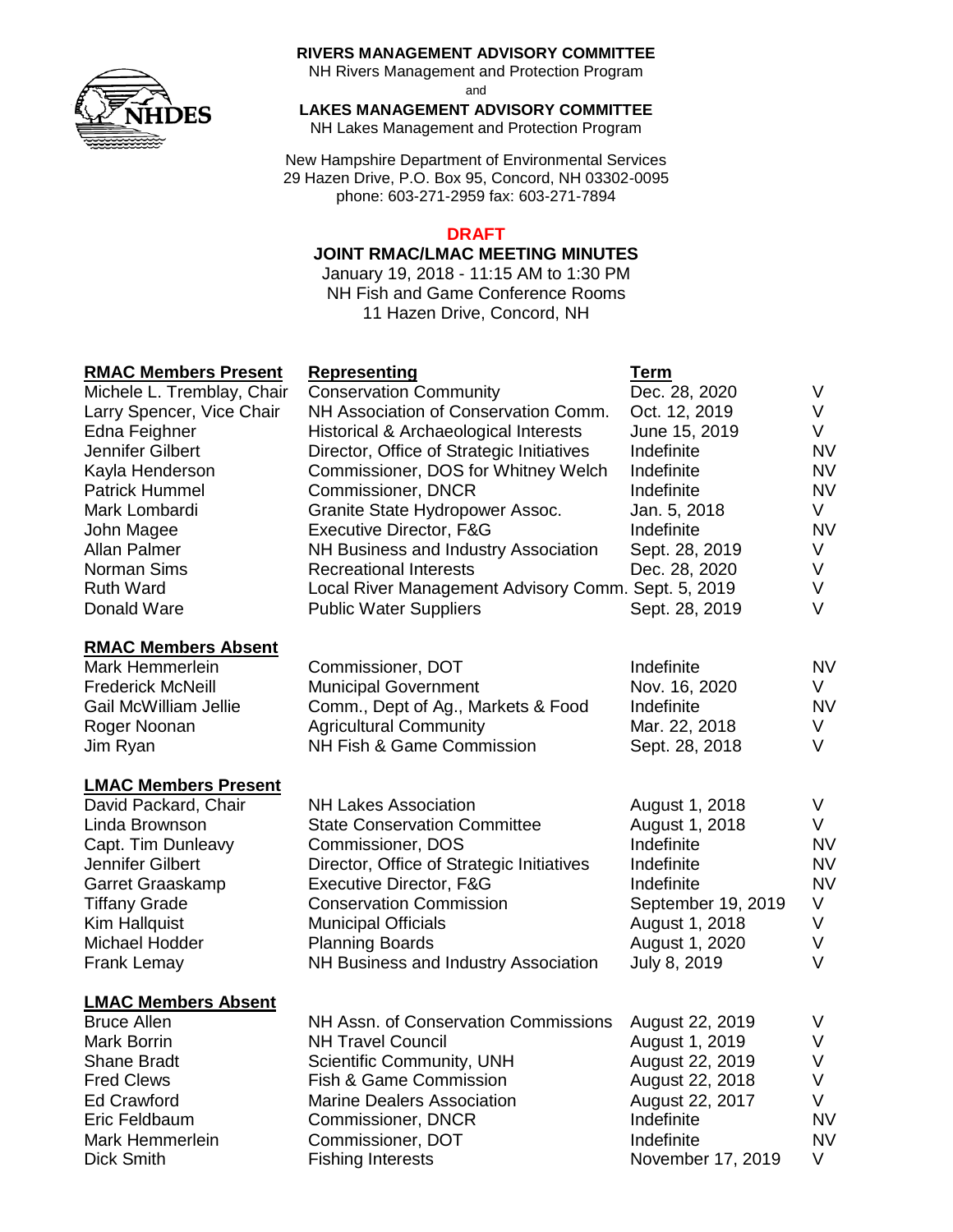| Joint NH RMAC/LMAC DRAFT Meeting Minutes - January 19, 2018               |                                                                                                                                                                     |               |                |
|---------------------------------------------------------------------------|---------------------------------------------------------------------------------------------------------------------------------------------------------------------|---------------|----------------|
| Mary Truell<br>Bob Wolff/David Rousseau                                   | <b>NH Association of Realtors</b><br>Commiss., Dept. of Agr., Markets & Food Indefinite                                                                             | June 27, 2020 | V<br><b>NV</b> |
| <b>Staff Present</b>                                                      |                                                                                                                                                                     |               |                |
| Kathy Black<br>Ted Diers<br>Wayne Ives<br>Tracie Sales<br>Robert R. Scott | <b>Rivers and Lakes Programs</b><br><b>Watershed Bureau Administrator</b><br>Instream Flow Program<br><b>Rivers and Lakes Programs</b><br><b>NHDES Commissioner</b> |               |                |
| <b>Guests</b><br>Melissa Doperalski<br>Jim Kennedy<br>Gene Porter         | New Hampshire Fish and Game Department<br>Connecticut River Upper Valley LAC Chair<br>Lower Merrimack River LAC Chair                                               |               |                |

#### **Meeting Was Called to Order**

#### **I. Welcome/Introductions**

RMAC Chair Michele L. Tremblay opened the meeting at 11:15 AM and asked everyone to introduce themselves.

#### **II. I'm a Polyhaline Guy in a Polyhaline World – Ted Diers on Road Salt in New Hampshire**

Ted Diers reported that the US uses more than 20,000 million tons of salt each year to treat snow and ice. New Hampshire is the first state to create a program to address road salt application and it started as a result of the I-93 expansion project where nearby streams were found to be impaired due to chlorides. Salt is toxic for fish, plants and other organisms. It contaminates wells and damages infrastructure as well as cars. Salt also changes the density of water. The salty water sinks which can affect the phosphorus and BOD regime as well as increase the pH of the water.

The New Hampshire Certified Salt Applicator Program educates winter maintenance professionals about how to properly apply salt based on the weather and road conditions, calibrate and maintain equipment, store salt, and use other methods for snow and ice removal such as pre-wetting, brine, and other salt alternatives through the Green SnowPro Training. Individuals who complete this voluntary training are provided extra liability insurance coverage. As of January 2018, over 1,000 people have completed the training and become certified. David Packard asked if the chloride numbers are changing as a result of the program. Ted replied that in the short term, it is it hard to determine if a reduction in chlorides is due to differences in weather year to year or to more efficient application of salt. Several questions were raised about the types of salt applicators in the program. Ted reported that approximately three quarters are private companies with the rest municipal agents, and that some insurance companies are beginning to require the training.

#### **III. Instream Flow Program Update**

1) Program Development

Wayne Ives explained that the Souhegan River Dam Management Plan requires a release water from storage for a two-day pulse when river flows are very low for an extended period of time. Four dams are part of this plan, three of which are state-operated flood control dams and one of which is a private hydropower dam. In order to implement the plan, outlet structures on the flood control dams must be retrofitted and low level gates must be repaired to allow additional water to leave the impoundments. Also, two sites require negotiation of flowage or use of existing storage, or both. The Water Loom Pond Dam requires a FERC-exemption from its run-of-river requirement to allow storage and later release of a two-day relief pulse.

#### 2) Instream Flow (ISF) Rulemaking

Wayne added that NHDES has completed five informational meetings to discuss the rules and is now ready to start rulemaking. Two key parts of the rules are the development of the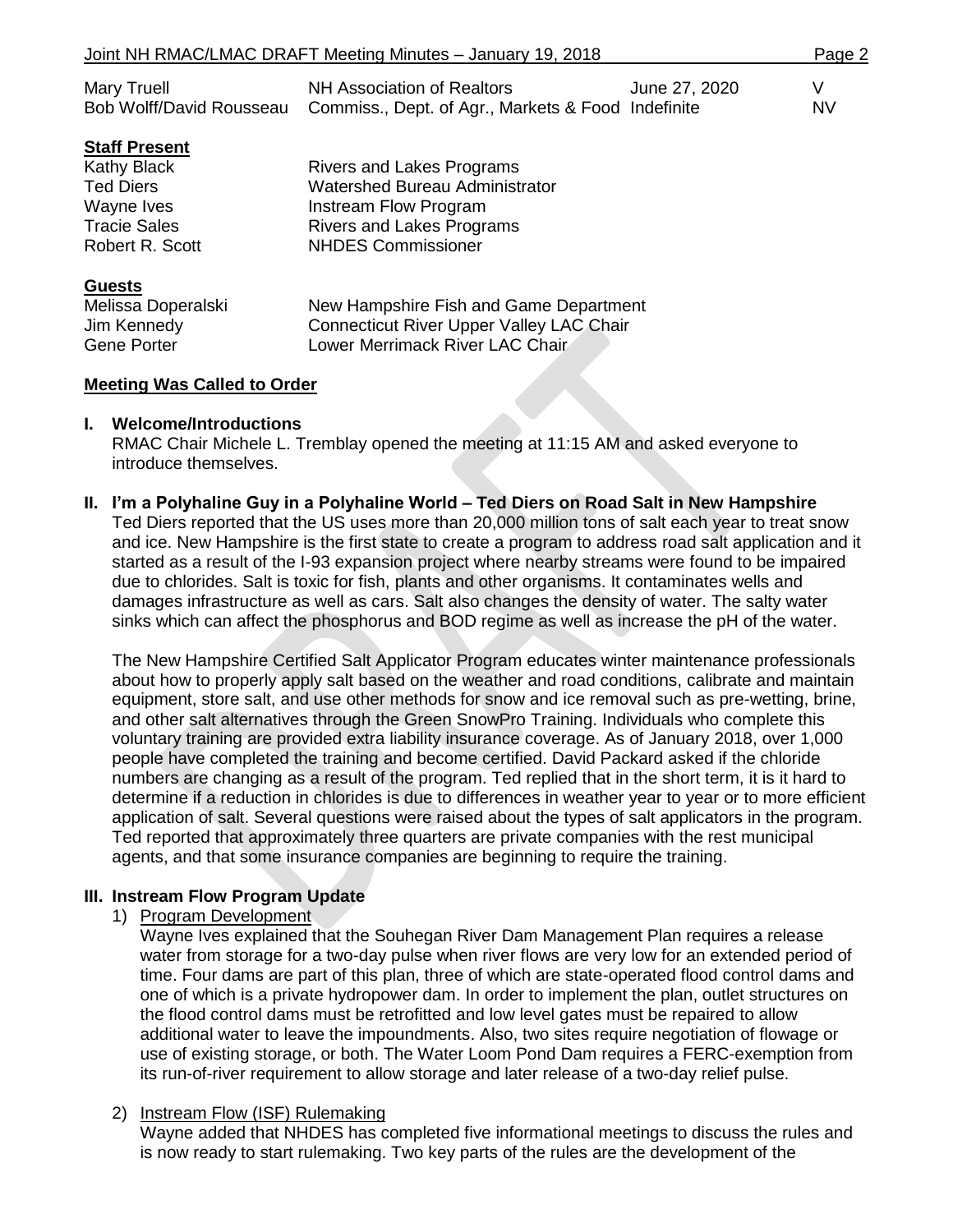Protected Instream Flows and the Water Management Plans, which incorporate the Water Conservation Plans, Water Use Plans, and Dam Management Plans. The rules explain the sequence and procedures for each step of the process. Once program staff and the Legal Unit develop the Initial Proposal, the Water Council will review it. A Rulemaking Notice and the request for Fiscal Impact Statement will be drafted and published. Then a public hearing will be held and the comments received will be integrated into the Final Proposal.

The ISF program is continuing to research the factors that will determine the prioritization of the next five designated rivers on which to apply ISF: the river's position in the watershed, the availability of flow data (gages), interest from the local advisory committee, the potential for population increase, the number of water users/dam owners, the river's length, and the cost of implementing ISF versus the funds available. The RMAC, LMAC, LACs, affected water users, affected dam owners, and lake associations will all be part of this prioritization process.

## 3) Next Steps for the Instream Flow Subcommittee

The subcommittee will convene this year to review the proposed ISF rules and the prioritization of designated rivers for ISF implementation.

## **IV. Joint Subcommittees**

1) Instream Flow Subcommittee

Tracie reviewed the ISF subcommittee members: Bruce Allen and Dave Packard from the LMAC and Michele L. Tremblay, Ruth Ward, and Donald Ware from the RMAC. The subcommittee will elect its own chair at its next meeting.

2) Shoreland Subcommittee

As Chair of the Shoreland Subcommittee, Michele reviewed its membership: Michele L. Tremblay, Fred McNeil, Larry Spencer, and Ruth Ward from the RMAC and Bruce Allen, Shane Bradt, and Kim Hallquist from the LMAC. The subcommittee was created when the legislatively appointed Shoreland Advisory Committee sunsetted. Ruth asked if there is way for the subcommittee to receive formal recognition of its advisory status. The group will speak to Commissioner Scott about this. The Shoreland Rules will be revised to include a section on stormwater and it is likely that the subcommittee will be part of this process. The rules revision will begin when the Wetlands Rules are completed.

## **Interlude**

Commissioner Scott joined the meeting and thanked both groups for their service and dedication to New Hampshire's rivers and lakes. He welcomed questions from the group. Michele asked for the Commissioner's assistance with HB1310, a committee to study committees, which could recommend termination of the RMAC and LMAC. The commissioner announced the draft Wetland Rules would be released on February 1<sup>st</sup> and that five public outreach sessions would be held to hear the public's input. The group also discussed HB1104, reducing some permit review times to 30 days, which would limit the LACs' ability to provide input. Michele also discussed the sunsetted Shoreland Advisory Committee and the role of the joint RMAC and LMAC Shoreland subcommittee to act as an informal advisory committee.

## **V. Joint Policy and Legislative Priorities**

Dave announced that the LMAC will follow the RMAC's method for legislation review in a subcommittee prior to a committee vote on legislation. The groups discussed the potential for joint letters and noted that in the past they submitted a joint letter for the ISF Program. It may be useful to collaborate on HB1310.

## **VI. Surplus Land Reviews**

1) DOT Property on Mascoma Lake, Enfield

Kathy Black reviewed the SLR received within RMAC, LMAC, and Mascoma River LAC jurisdiction for the sale of 1.59 acres on Mascoma Lake to the Town of Enfield to create a